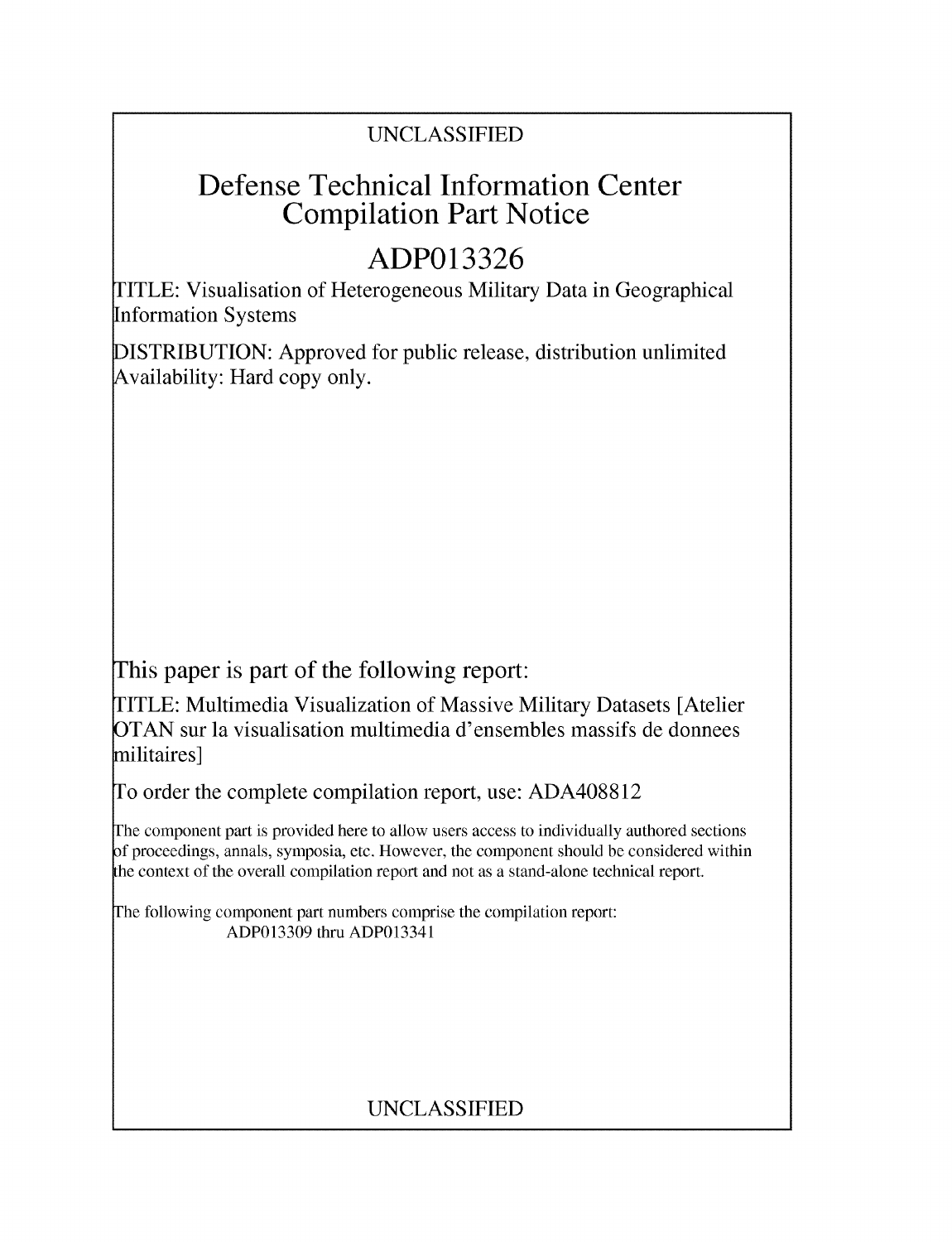#### **Visualisation of Heterogeneous Military Data in Geographical Information Systems**

**A. Kaster, J. Kaster FGAN-FKIE** Neuenahrer Str 20 **53343** Wachtberg-Werthoven Germany

*In the interests of readability and understandability, it is R TO policy to publish PowerPoint presentations only when accompanied by supporting text. There are instances however, when the provision of such supporting text is not possible hence at the time of publishing, no accompanying text was available for the following PowerPoint presentation.*

# **Click here to view PowerPoint presentation; Press Esc to exit**

#### **Discussion - Paper 16**

#### *Visualisation of Heterogeneous Military Data in GIS*

- Annette Kaster (Germany)
- Problems
	- o Heterogeneous information environment
	- o Variety of task requirements must be supported
	- o Different user needs
	- o Need to provide military situation display
	- o New approaches for visualization tool development -Use of component ware
	- o Model View Controller concepts for building next generation visualization systems
	- o Window management needs to be studied
	- o Consistent user interface principles need to be applied
- VDI **5005** model framework
	- o For evaluation of visualization solutions
	- o User model, application model
	- o Competence support, flexibility